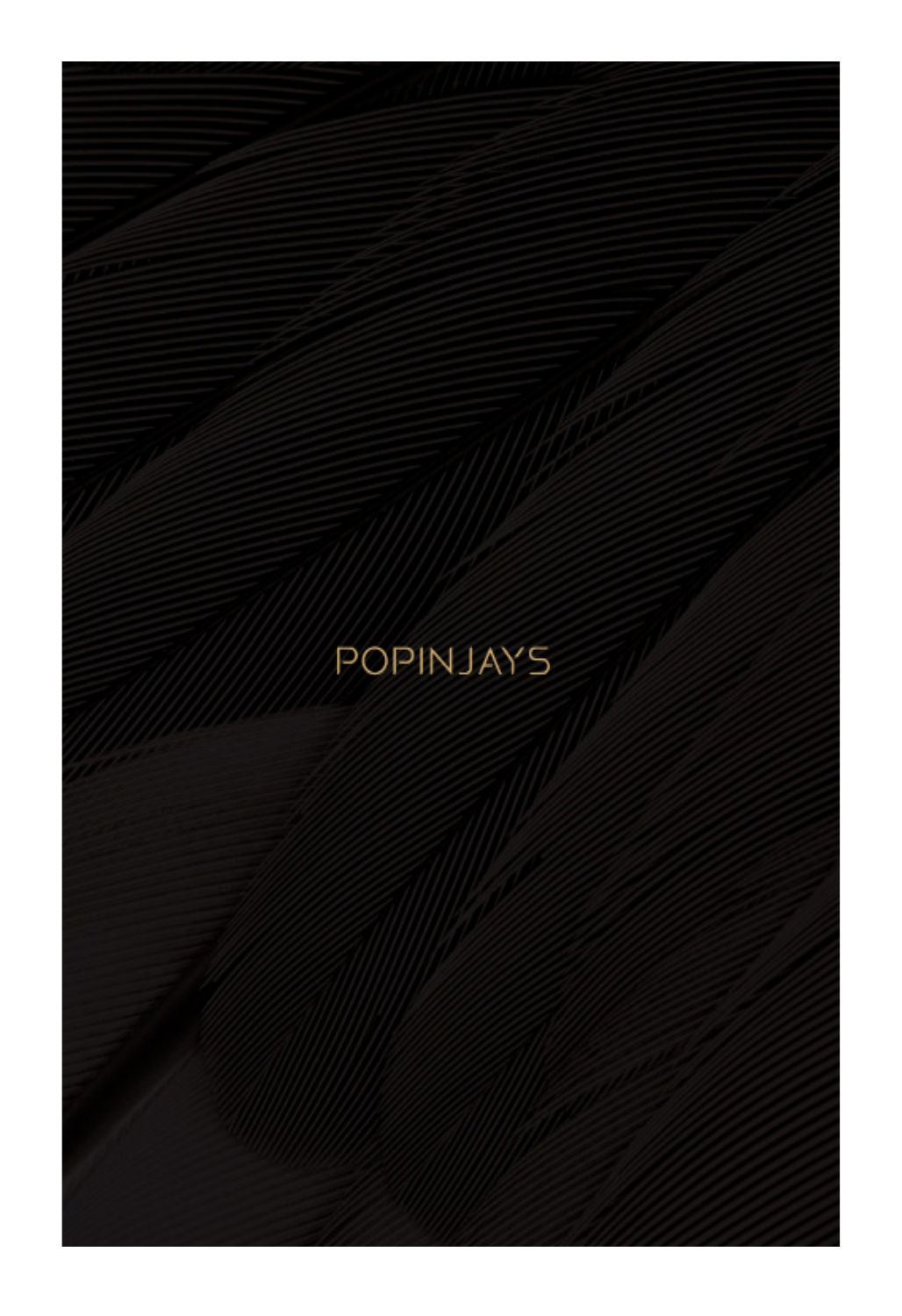# POPINJAYS

Afternoon Tea Menu

Popinjays Afternoon session exudes the playful nature of the afternoon ritual. Bursting with colour and complemented with refined ingredients, it promises to be a gastronomical experience that will most certainly tantalise the palate and keep one entertained throughout the journey.

The Aviary is the ideal venue for a modern day tea party, accommodating up to 20 persons with a private terrace.

> Prices are in HKD and subject to 10% service charge All unconsumed items are not allowed to be taken away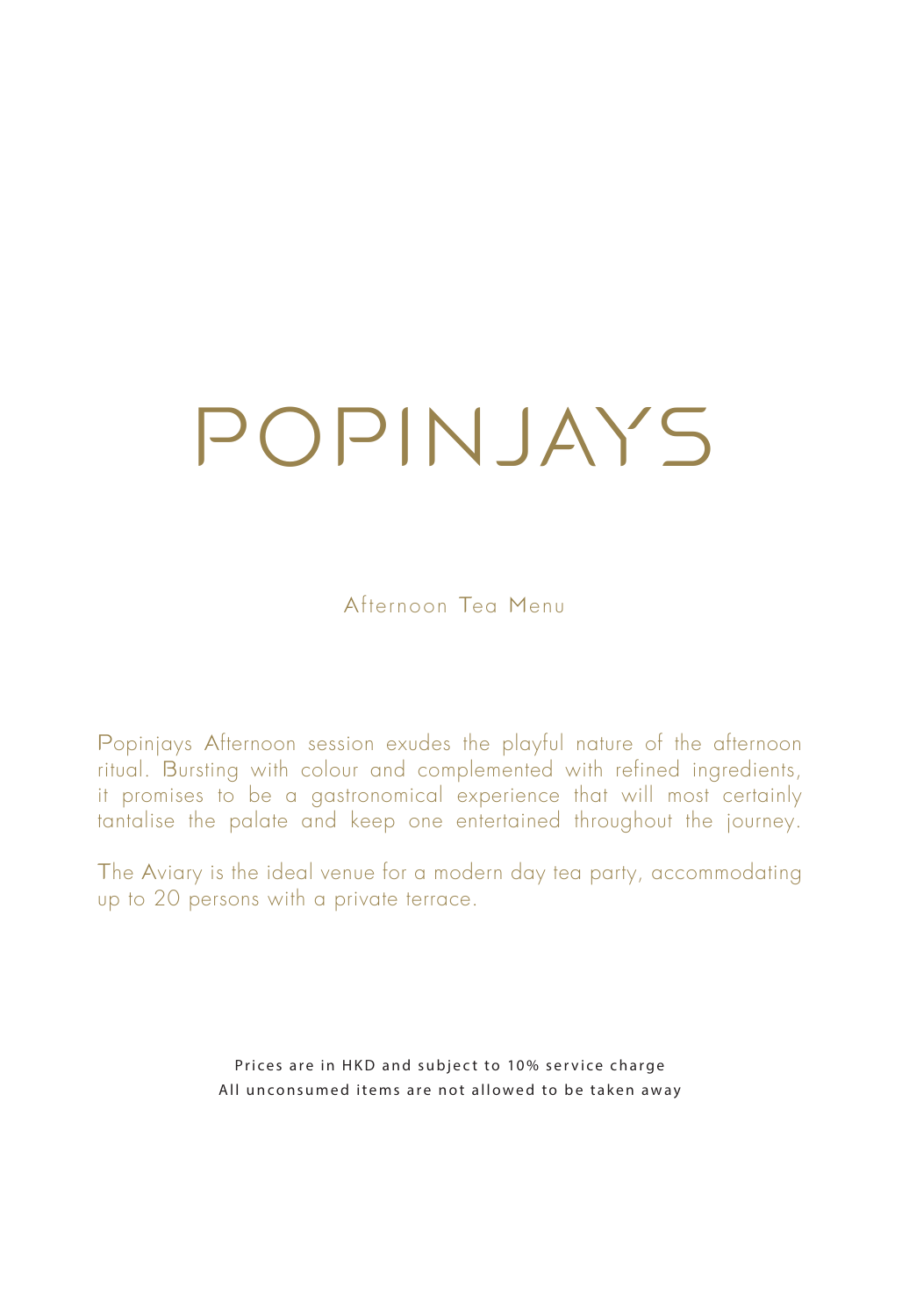### POPINJAYS AFTERNOON TEA BUFFET

(SELECTION ON DISPLAY)

SAVORY DAILY FRITTATA PATE EN CROUTE GRILLED VEGETABLE FINGER SANDWICHES PROSCIUTTO HAM AND CANATOUPE MELON CRISPY PITA BREAD WITH HOMEMADE HUMMUS DIP CUCUMBER AND SMOKED SALMON MINI BURGER, RICOTTA CHEESE REUBEN SANDWICHES, PICKLES, CHEESE AND SUN-DRIED TOMATO DRESSING

#### SWEETS

GREEN VELVET OPERA 64% CHOCOLATET TRUFFLE CAKE CRANBERRY AND WHITE CHEESE TART FRUIT CREAM CAKE RED CURRANT VANILLA SWISS ROLL LEMON TART CARAMEL ORANGE CHOUX VANILLA MILLE-FEUILLE EARL GREY CHOCOLATE CAKE MIX BERRY PANNA COTTA CAKE CREATION OF THE DAY

#### POPINJAYS SCONES

TRADITIONAL SCONE

A N D

MAPLE PECAN SCONES

served with Strawberry & Rhubarb jam traditional clotted cream

Afternoon Tea \$398 per person inclusive of coffee or tea Afternoon Tea \$199 per child 5-11 years old

#### CHAMPAGNE BY THE GLASS

\$158 for glass of House Champagne

Prices are in HKD and subject to 10% service charge All unconsumed items are not allowed to be taken away